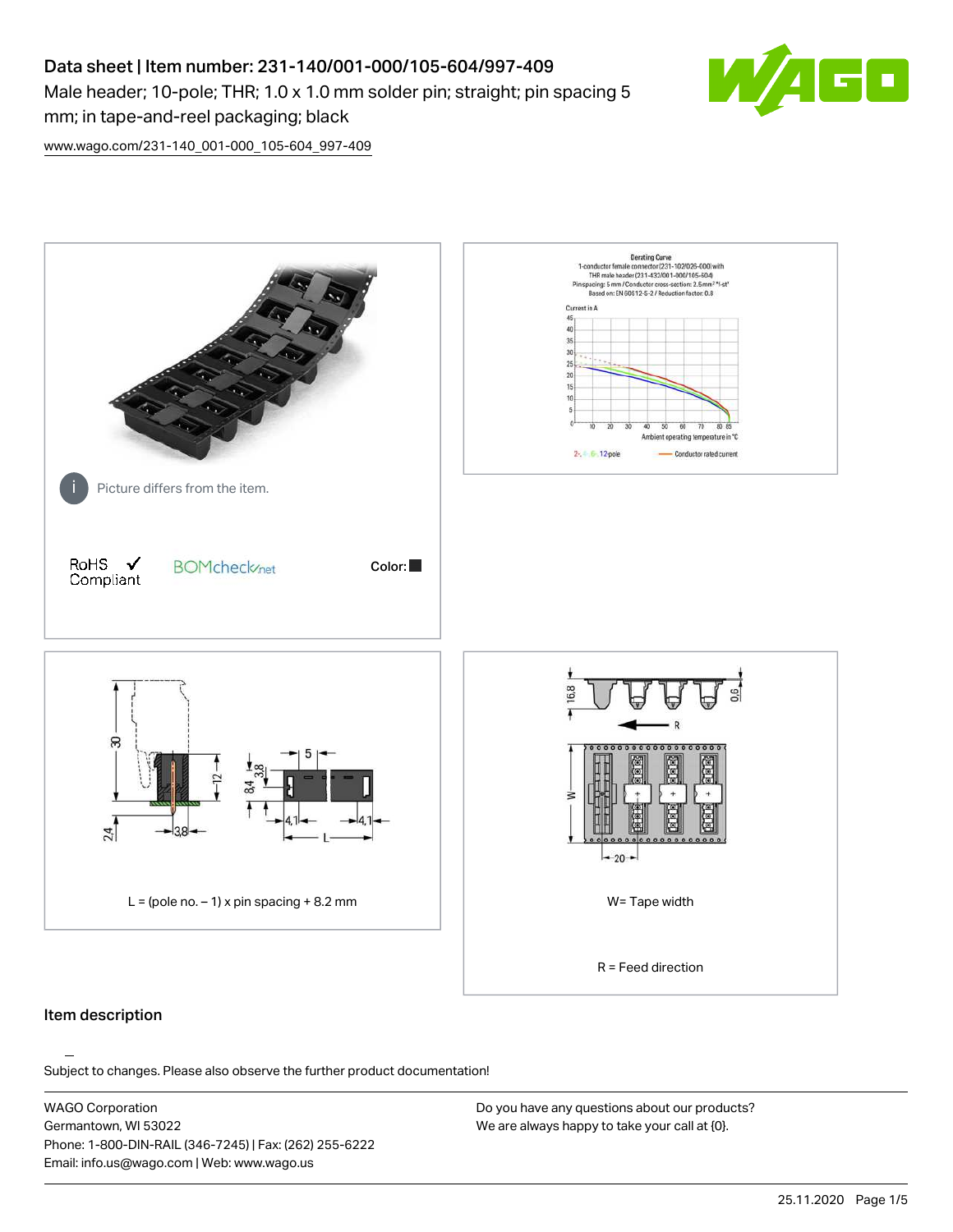[www.wago.com/231-140\\_001-000\\_105-604\\_997-409](http://www.wago.com/231-140_001-000_105-604_997-409)



- $\blacksquare$ THR male headers for reflow soldering in SMT applications
- $\blacksquare$ Available in tape-and-reel packaging for automated pick-and-place PCB assembly
- $\blacksquare$ Also available in bulk packaging for manual placement
- П Male headers may be mounted horizontally or vertically
- П With coding fingers

#### Safety information 1:

The MCS - MULTI CONNECTION SYSTEM includes connectors without breaking capacity in accordance with DIN EN 61984. When used as intended, these connectors must not be connected/disconnected when live or under load. The circuit design should ensure header pins, which can be touched, are not live when unmated.

# Data

# Electrical data

# Ratings per IEC/EN 60664-1

| Ratings per                 | IEC/EN 60664-1                                                       |
|-----------------------------|----------------------------------------------------------------------|
| Rated voltage (III / 3)     | 320 V                                                                |
| Rated surge voltage (III/3) | 4 <sub>k</sub> V                                                     |
| Rated voltage (III/2)       | 320 V                                                                |
| Rated surge voltage (III/2) | 4 <sub>k</sub> V                                                     |
| Nominal voltage (II/2)      | 630 V                                                                |
| Rated surge voltage (II/2)  | 4 <sub>k</sub> V                                                     |
| Rated current               | 12A                                                                  |
| Legend (ratings)            | (III / 2) $\triangleq$ Overvoltage category III / Pollution degree 2 |

### Ratings per UL 1059

| Approvals per                  | UL 1059 |
|--------------------------------|---------|
| Rated voltage UL (Use Group B) | 300 V   |
| Rated current UL (Use Group B) | 10 A    |
| Rated voltage UL (Use Group D) | 300 V   |
| Rated current UL (Use Group D) | 10 A    |

### Ratings per UL 1977

| Rated voltage UL 1977    | coo V |
|--------------------------|-------|
| Current UL 1977<br>Rated | IUF   |

Subject to changes. Please also observe the further product documentation!

WAGO Corporation Germantown, WI 53022 Phone: 1-800-DIN-RAIL (346-7245) | Fax: (262) 255-6222 Email: info.us@wago.com | Web: www.wago.us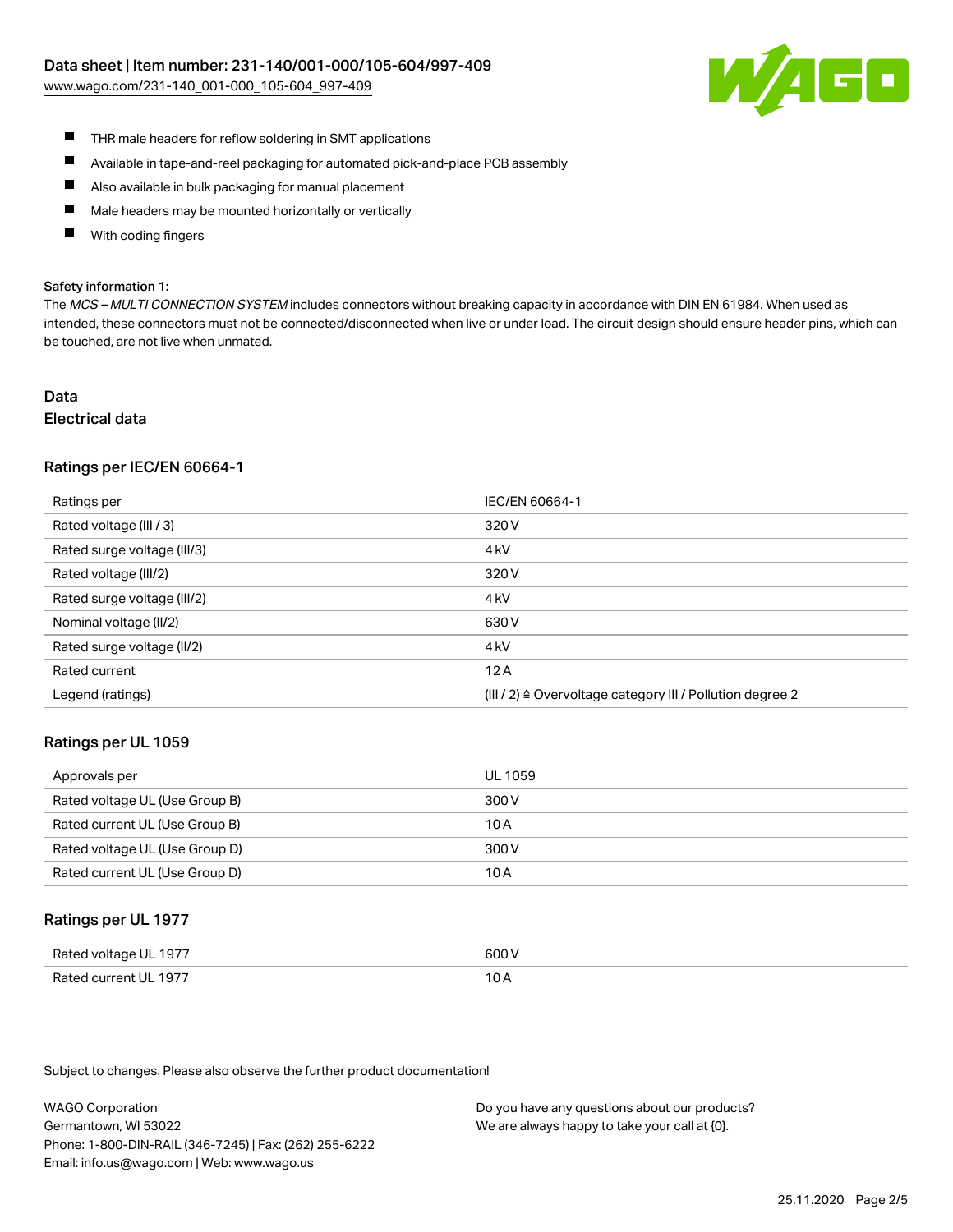

# Ratings per CSA

| Approvals per                   | CSA   |
|---------------------------------|-------|
| Rated voltage CSA (Use Group B) | 300 V |
| Rated current CSA (Use Group B) | 10 A  |
| Rated voltage CSA (Use Group D) | 300 V |
| Rated current CSA (Use Group D) | 10 A  |

# Connection data

| Pole No.                   | 10 |
|----------------------------|----|
| Total number of potentials | 10 |
| Number of connection types |    |
| Number of levels           |    |

# Physical data

| Pin spacing                              | 5 mm / 0.197 inch          |
|------------------------------------------|----------------------------|
| Width                                    | 53.2 mm / 2.094 inch       |
| Height                                   | 14.4 mm / 0.567 inch       |
| Height from the surface                  | 12 mm / 0.472 inch         |
| Depth                                    | 8.4 mm / 0.331 inch        |
| Solder pin length                        | $2.4 \text{ mm}$           |
| Solder pin dimensions                    | $1 \times 1$ mm            |
| Plated through-hole diameter (THR)       | $1.4$ <sup>(+0.1)</sup> mm |
| Reel diameter of tape-and-reel packaging | 330 mm                     |
| Tape width                               | 88 mm                      |
|                                          |                            |

# Plug-in connection

| Contact type (pluggable connector) | Male connector/plug |
|------------------------------------|---------------------|
| Connector (connection type)        | for PCB             |
| Mismating protection               | No                  |
| Mating direction to the PCB        | 90°                 |

# PCB contact

| PCB contact                         | THR                                      |
|-------------------------------------|------------------------------------------|
| Solder pin arrangement              | over the entire male connector (in-line) |
| Number of solder pins per potential |                                          |
|                                     |                                          |

Subject to changes. Please also observe the further product documentation!

| <b>WAGO Corporation</b>                                | Do you have any questions about our products? |
|--------------------------------------------------------|-----------------------------------------------|
| Germantown, WI 53022                                   | We are always happy to take your call at {0}. |
| Phone: 1-800-DIN-RAIL (346-7245)   Fax: (262) 255-6222 |                                               |
| Email: info.us@wago.com   Web: www.wago.us             |                                               |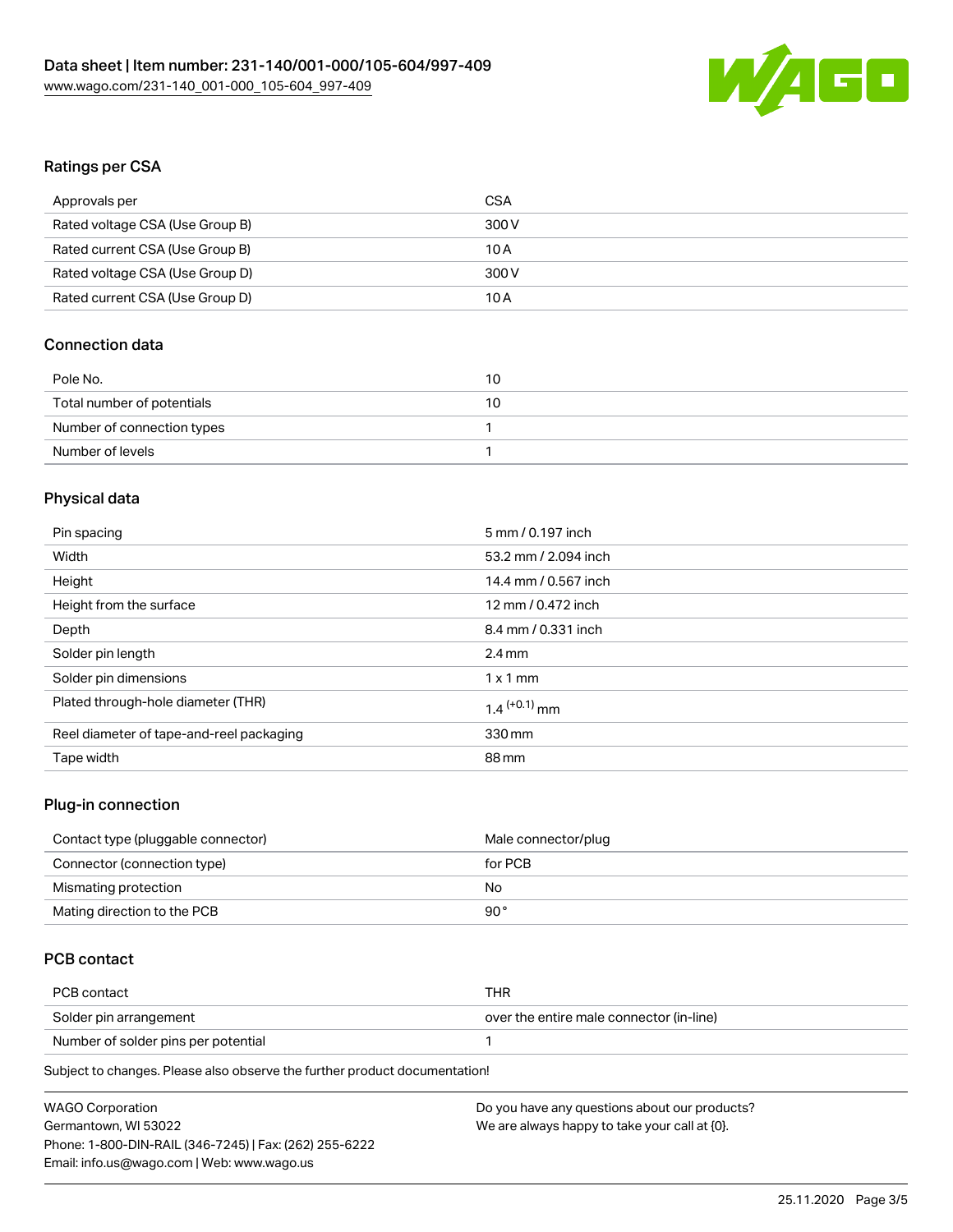

### Material Data

| Color                       | black                                  |
|-----------------------------|----------------------------------------|
| Material group              |                                        |
| Insulation material         | Polyphthalamide (PPA GF)               |
| Flammability class per UL94 | V <sub>0</sub>                         |
| Contact material            | Electrolytic copper (E <sub>Cu</sub> ) |
| Contact plating             | tin-plated                             |
| Fire load                   | 0.078 MJ                               |
| Weight                      | 2.5 <sub>g</sub>                       |

### Environmental Requirements

| Limit temperature range | +100 $^{\circ}$ C<br>-60 |
|-------------------------|--------------------------|
|-------------------------|--------------------------|

# Commercial data

| Product Group         | 3 (Multi Conn. System) |
|-----------------------|------------------------|
| Packaging type        | BOX                    |
| Country of origin     | DE                     |
| <b>GTIN</b>           | 4044918936286          |
| Customs tariff number | 85366990990            |

#### Approvals / Certificates

#### Country specific Approvals Logo Approval Additional Approval Text **Certificate** name **CSA** DEKRA Certification B.V. C22.2 1466354

### **Counterpart**



Item no.231-110/026-000 Female plug; 10-pole; 12 AWG max; pin spacing 5 mm; 1 conductor per pole; gray [www.wago.com/231-110/026-000](https://www.wago.com/231-110/026-000)

Subject to changes. Please also observe the further product documentation!

WAGO Corporation Germantown, WI 53022 Phone: 1-800-DIN-RAIL (346-7245) | Fax: (262) 255-6222 Email: info.us@wago.com | Web: www.wago.us